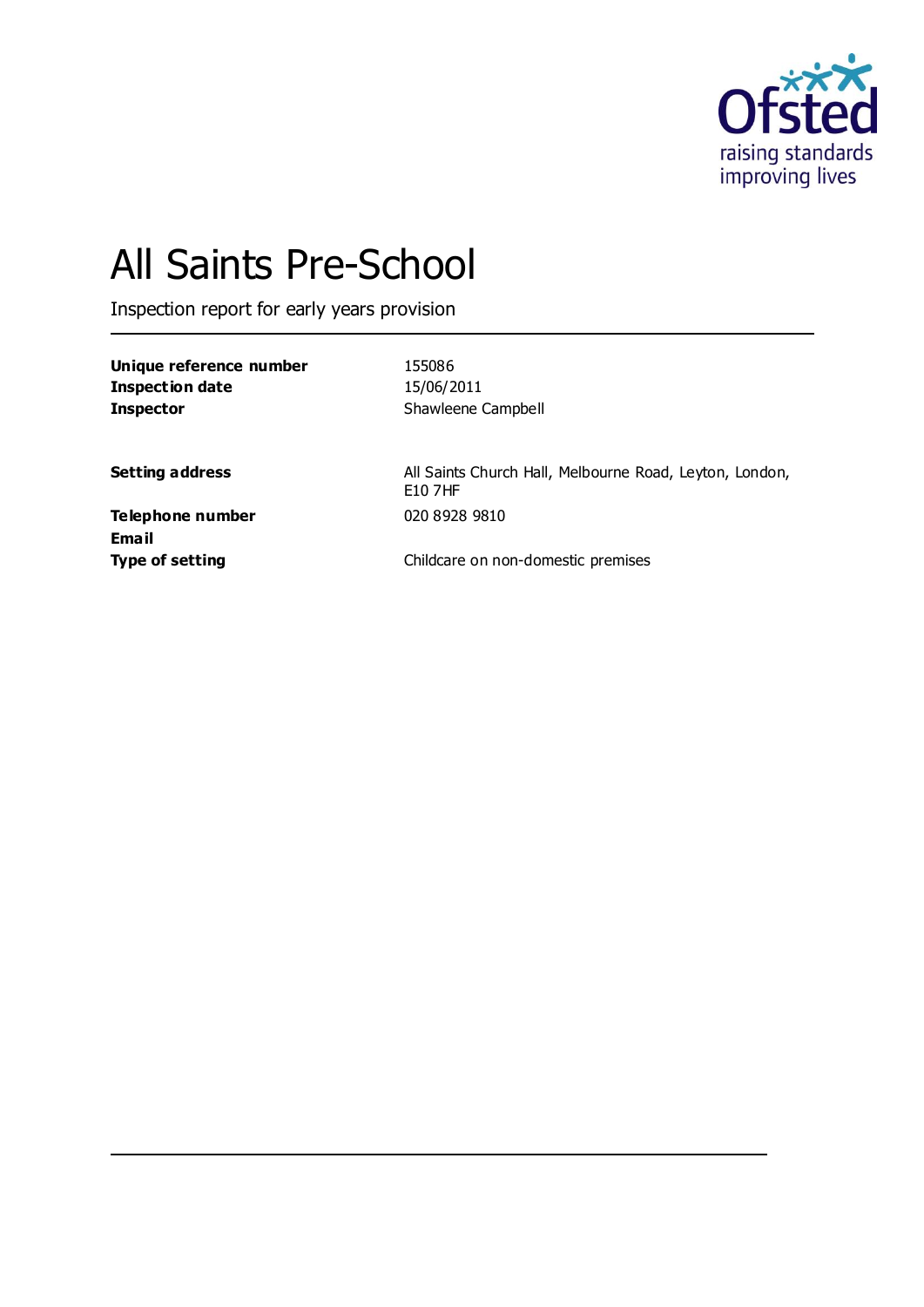The Office for Standards in Education, Children's Services and Skills (Ofsted) regulates and inspects to achieve excellence in the care of children and young people, and in education and skills for learners of all ages. It regulates and inspects childcare and children's social care, and inspects the Children and Family Court Advisory Support Service (Cafcass), schools, colleges, initial teacher training, work-based learning and skills training, adult and community learning, and education and training in prisons and other secure establishments. It assesses council children's services, and inspects services for looked after children, safeguarding and child protection.

If you would like a copy of this document in a different format, such as large print or Braille, please telephone 0300 123 1231, or email enquiries@ofsted.gov.uk.

You may copy all or parts of this document for non-commercial educational purposes, as long as you give details of the source and date of publication and do not alter the information in any way.

T: 0300 123 1231 Textphone: 0161 618 8524 E: enquiries@ofsted.gov.uk W: [www.ofsted.gov.uk](http://www.ofsted.gov.uk/)

© Crown copyright 2011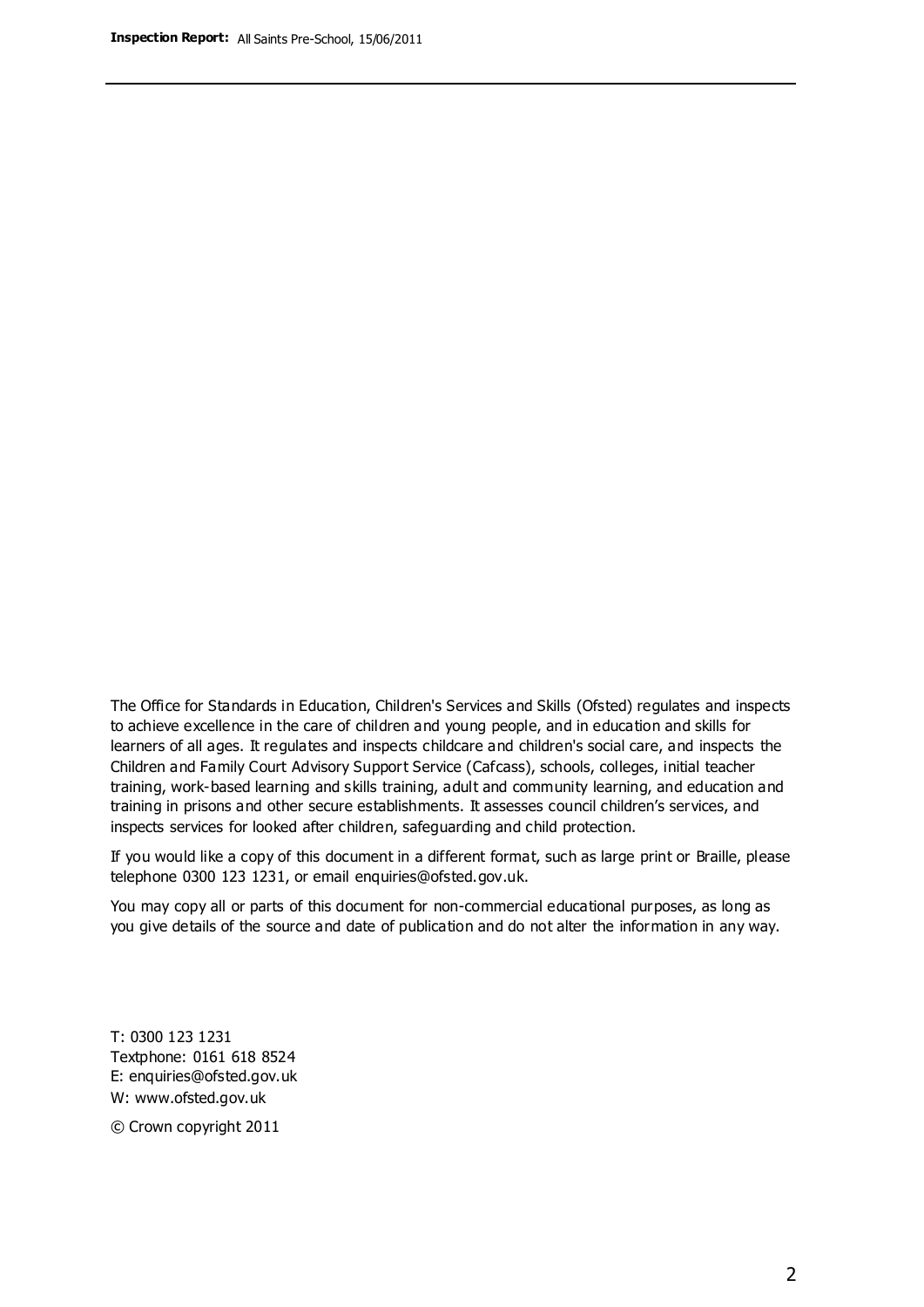## **Introduction**

This inspection was carried out by Ofsted under Sections 49 and 50 of the Childcare Act 2006 on the quality and standards of the registered early years provision. 'Early years provision' refers to provision regulated by Ofsted for children from birth to 31 August following their fifth birthday (the early years age group). The registered person must ensure that this provision complies with the statutory framework for children's learning, development and welfare, known as the *Early* Years Foundation Stage.

The provider must provide a copy of this report to all parents with children at the setting where reasonably practicable. The provider must provide a copy of the report to any other person who asks for one, but may charge a fee for this service (The Childcare (Inspection) Regulations 2008 regulations 9 and 10).

The setting also makes provision for children older than the early years age group which is registered on the voluntary and/or compulsory part(s) of the Childcare Register. This report does not include an evaluation of that provision, but a comment about compliance with the requirements of the Childcare Register is included in Annex B.

Please see our website for more information about each childcare provider. We publish inspection reports, conditions of registration and details of complaints we receive where we or the provider take action to meet the requirements of registration.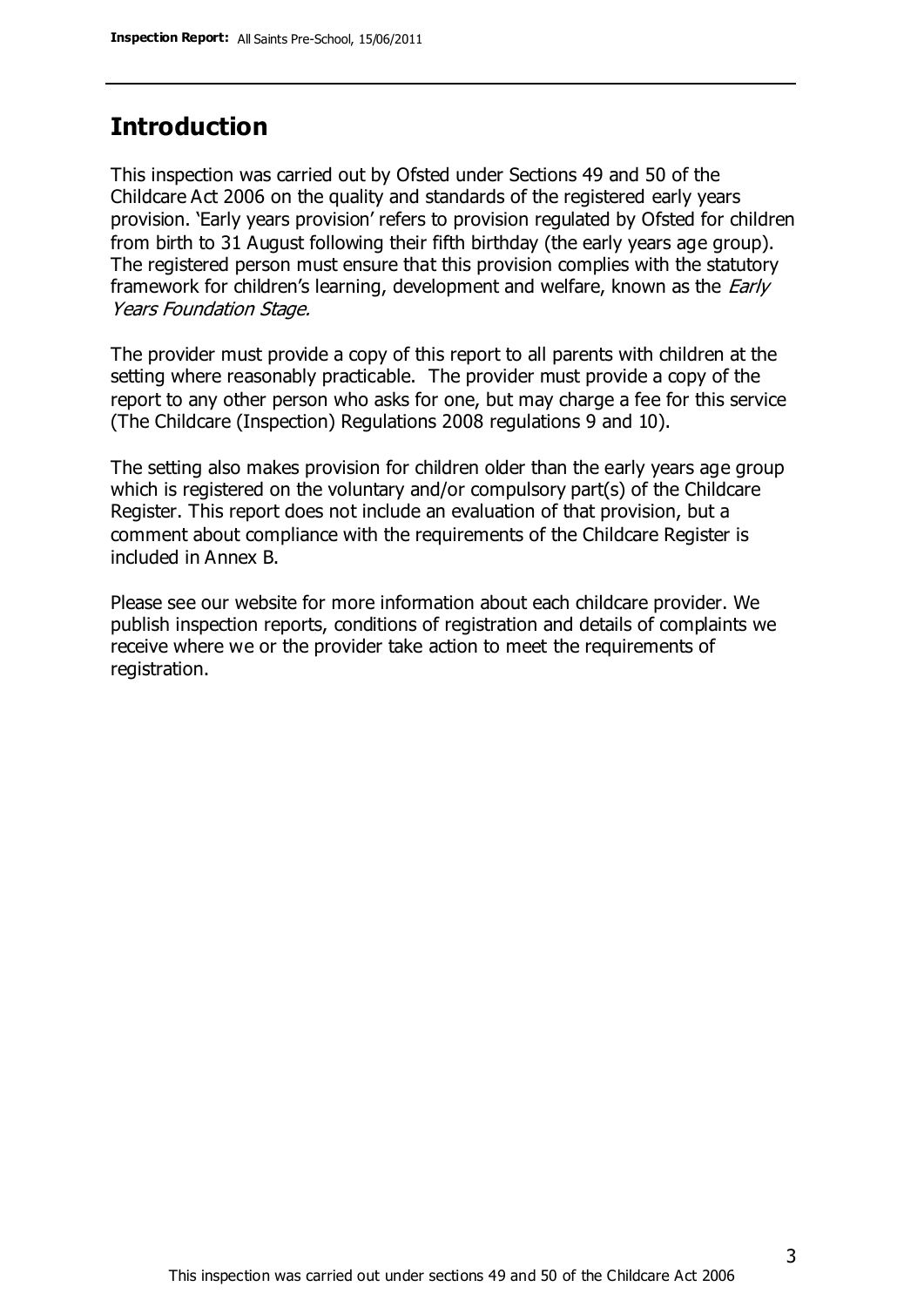# **Description of the setting**

All Saints Pre-School was registered 1993 and is managed by an elected committee made up of parents and members of the All Saints Church. It operates from the hall and a rear group room in All Saints Church in the Leyton area within the London borough of Waltham Forest. Children have access to a secure outdoor play area.

A maximum of 30 children in the Early Years age range may attend the playgroup at any one time. There is no provision for children aged under two years. There are currently 23 children aged from two to under five years on roll who attend a variety of different sessions. Of these, 17 children receive funding for early education. The pre-school currently supports several children who speak English as an additional language.

The setting is open each weekday from 9:30am to 12:30pm Monday to Friday in term time only. The setting is registered on the Early Years Register and both the compulsory and voluntary parts of the Childcare Register.

The group receives support from the local authority.

The pre-school employs five staff to work with the children; of these, over half has an early years qualification to NVQ level 2 or 3 and the manager has a level 4. The group receives support from the local authority.

## **The overall effectiveness of the early years provision**

Overall the quality of the provision is satisfactory.

The children are settled and confident in their environment demonstrating that their welfare needs are appropriately met. Although the children are steadily making progress in their learning, the current arrangements for observations and assessments has yet to be fully developed. This limits the planning a broad range of experiences that are tailored to meet children's individual needs. The systems for self-evaluation are used generally well to identify some areas for further development. However, not all recommendations made at the last inspection have been fully addressed. Staff have developed sound relationships with parents and outside agencies to promote continuity of care.

## **What steps need to be taken to improve provision further?**

To meet the specific requirements of the EYFS, the registered person must:

• improve the arrangements for observations and assessments so they can be used to assist in planning 10/07/2011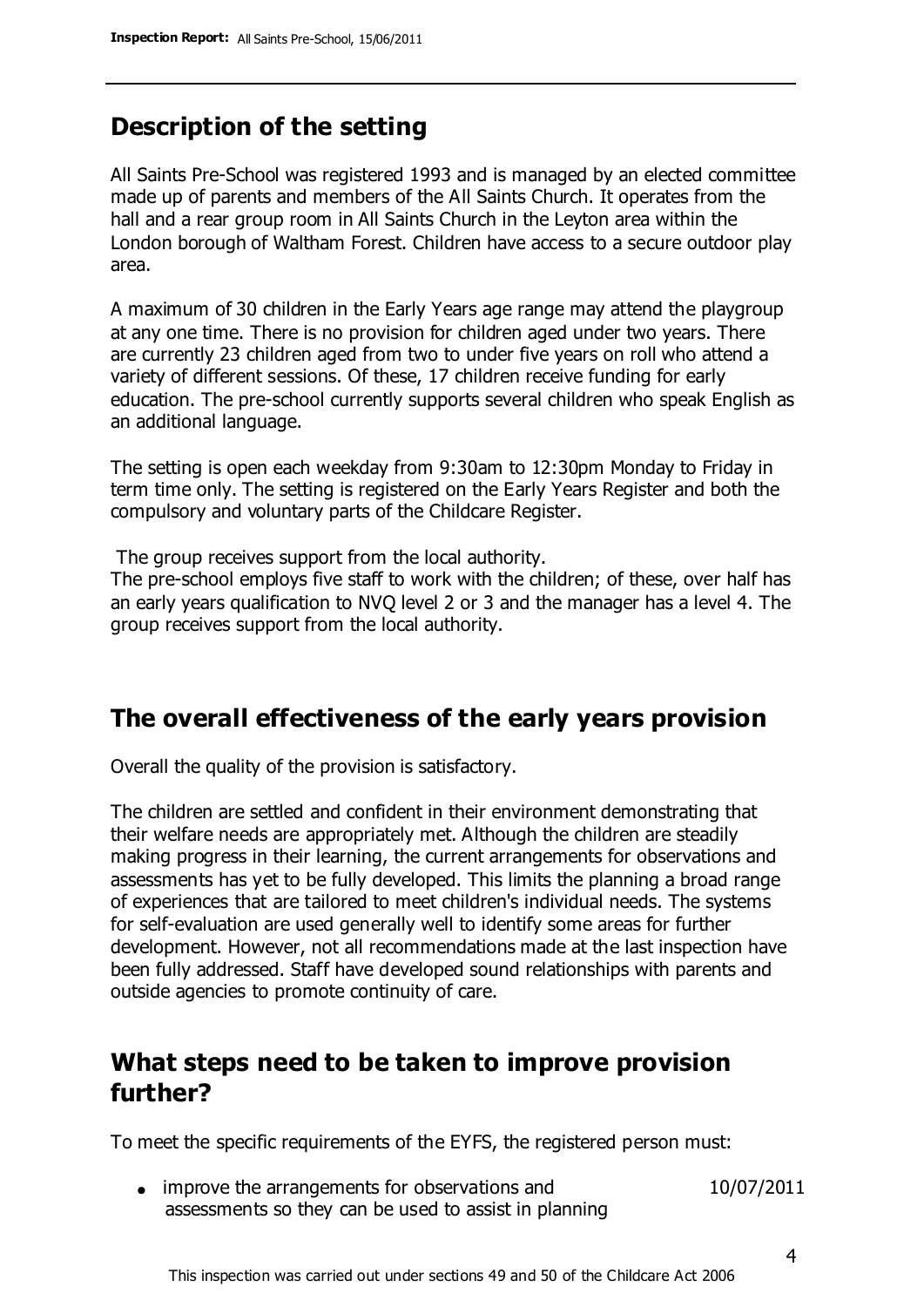an challenging learning and development experiences that are tailored to meet children's individual needs (Organisation)

ensure children's next steps are consistently identified to enable staff to effectively track their learning journey (Organisation) 10/07/2011

To further improve the early years provision the registered person should:

- further develop staff knowledge and understanding of the Early Years Foundation Stage to effectively promote children's learning and development
- further develop procedures to ensure parents contribute to children's ongoing learning and development assessments
- make arrangements to ensure children are able to access drinking water independently
- further develop systems to ensure the planning of outdoor activities to reflect the six areas of learning to ensure purposeful play

# **The effectiveness of leadership and management of the early years provision**

Children's welfare is promoted well because staff have a sound understanding of safeguarding and child protection issues. They are fully aware of the procedures to follow should they have any concerns about the welfare of a child in their care. Children's welfare is further promoted because all required records, policies and procedures are in place. Documentation is appropriately maintained and readily available for inspection.

Staff hold appropriate early years qualifications and there are appropriate vetting procedures in place to ensure all staff employed are suitable to work with children. Staff work well as a team and they are encouraged to undertake relevant training to promote update their skills in order to improve the outcomes for children at the setting. Examples of recent courses undertaken by staff include Safeguarding, Management and Sign Language/Makaton.

Staff are well deployed both indoors and outdoors to promote children's safety. The staff ensure children's arrival and departure time is closely monitored and recorded which contributes to their safety while at the setting. Children's safety is further promoted because risk assessments are regularly undertaken, including for outings.

The processes for self-evaluation are used effectively to identify strengths and some weaknesses of the early years provision. As a result, some improvements have been made to the arrangements for snack time and there is now a designated changing area. This process shows the setting in committed to continuous improvement.

The setting has developed positive relationships with parents and their views are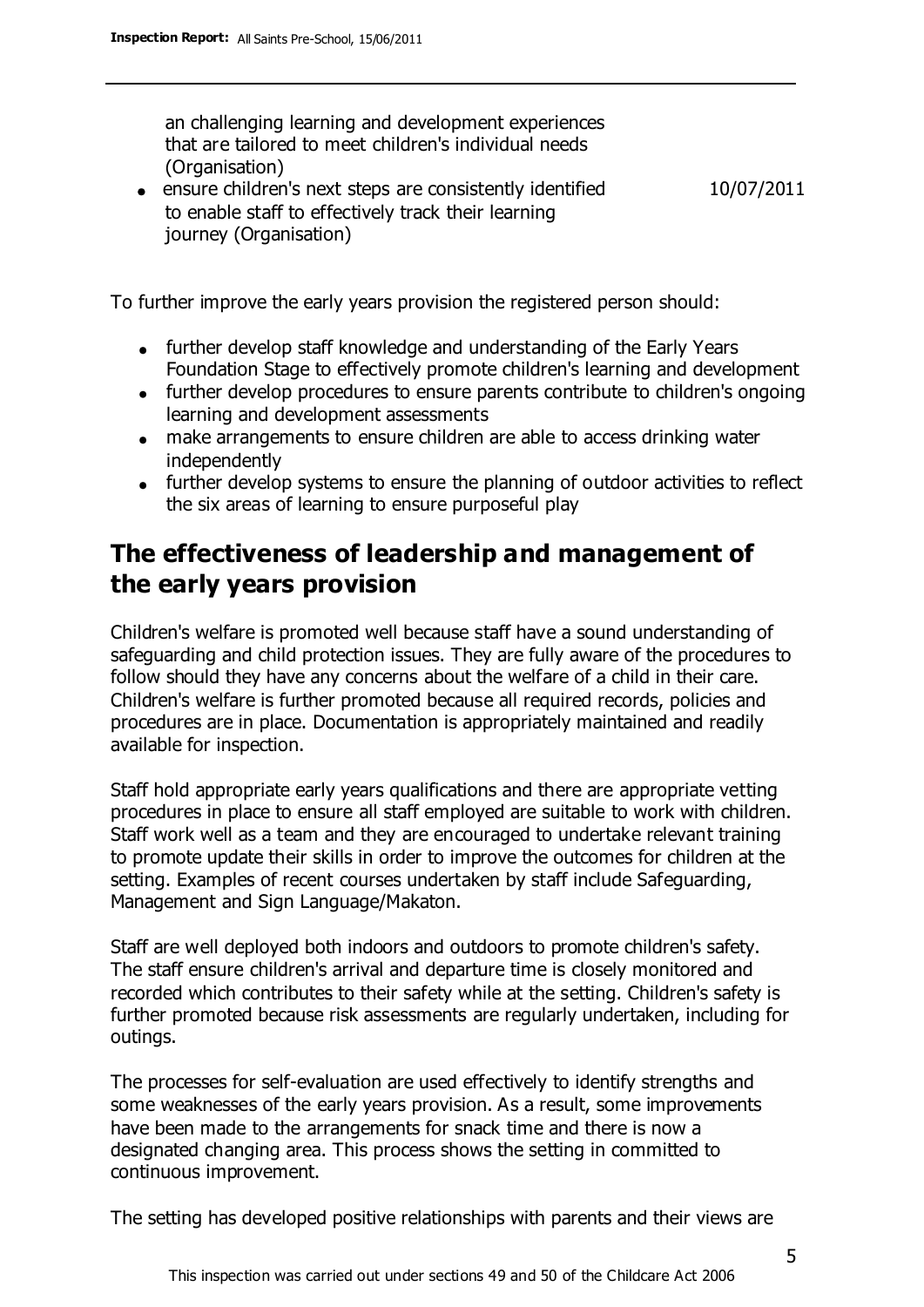obtained through an annual general meeting (AGM) and a comments book. There are many displays for parents in dual languages and they comfortably share their views in the comments book in their first language. Staff communicate with both children and parents in their first language (including Urdu and Punjabi) where appropriate, which promotes inclusion. Information about the Early Years Foundation Stage is shared with parents via displays, newsletters and discussion. Although there are opportunities to share children's profiles with parents, procedures have yet to be fully developed to enable parents to contribute to children's ongoing assessments. At present they are not able to effectively contribute to their children's learning and development at the setting.

There are no children attending the setting with special needs or attending another early years setting. However, staff are aware of the importance of working in partnership with parents and with external agencies when appropriate to ensure the best possible outcomes for all children. Staff members know their key children well and they have gathered appropriate information about children's individual needs and backgrounds to promote an inclusive environment for all children.

## **The quality and standards of the early years provision and outcomes for children**

The children are cared for in a friendly and welcoming environment. Their physical skills are developing well because they have free flow access to outdoor play. However, the systems for the planning of outdoor activities have yet to be fully developed to ensure it consistently link to the six areas of learning to effectively support children's experiences. The children use wheeled toys skilfully and benefit from taking part in the planned 'sports day' event where they use a range of equipment, for example using small rings on their head for balancing. They also benefit from taking part in group events such as an egg & spoon race.

The children are steadily making progress in their learning and development. Although staff demonstrate some understanding of the Early Years Foundation Stage this has yet to be fully developed to effectively support children's learning and development. There are appropriate systems in place for making written observations and assessments. However, thesehave yet to be fully developed to ensure they are consistently carried out to enable staff to effectively track children's learning. Although some planning takes place, links are not made consistently to the six areas of learning. Procedures have yet to be developed to clearly identify children's individual needs and interests. However, initial assessments are obtained to enable the staff to build on what children already know, for example 'This is Me'' assessment record.

Staff engage well in children's play to support their learning. While taking part in craft activities, staff ask children appropriate open ended questions to encourage children to think and to promote their language development. The children are beginning to attempt to write their name on their artwork.

A number of children attending the setting are from varying backgrounds and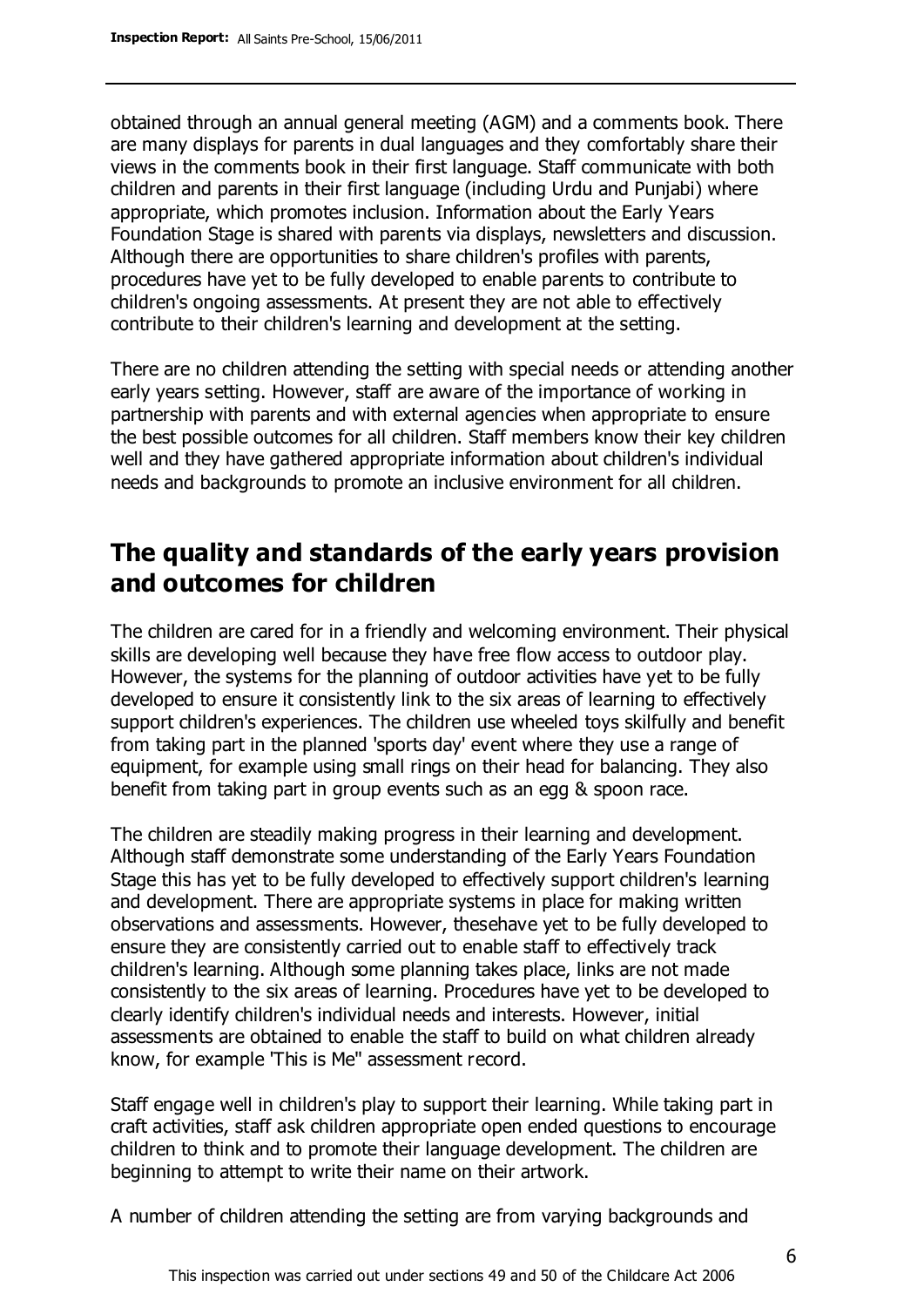speak English as an additional language. Staff support these children well by using their Makaton signing and key words in the home language to communicate with children. There are visual displays around the setting in dual languages enabling children to become familiar with the routine and the meaning of words in English.

Children's independent skills are developing well because they are encouraged to make choices at snack time and help in the preparation of making a fruit salad. This also enables children to develop an understanding of foods that are good for them and contribute to their good health. Children are given a choice of water or milk at snack time. Although fresh drinking water is readily available throughout the session, this is provided by staff on children's request and therefore, children are not consistently encouraged to think about their personal needs.

There are opportunities for children to learn about the wider world as they celebrate festivals such as Diwali, Chinese New Year and Christmas. They have access to an appropriate range of resources that reflect the diversity of people within the community, for example, books, disability figures and posters.

Children engage well in construction with colourful bricks to make creations to extend their imaginative skills. Through practical activities children are introduced to numbers, simple additions and subtractions; for example number songs such as 'four little monkeys jumping on the bed'. They are also beginning to use scales to explore concepts such as heavy and light. These activities all support the development of early maths skills. The children have access to an appropriate range of resources and equipment to support their learning. Toys are in good repair and provide sufficient challenge and stimulation.

Children learn to take responsibility for keeping themselves safe as they practice fire evacuation procedures. They know what to do and how to behave in an emergency situation. The children are generally well behaved and staff use consistent methods when managing inappropriate behaviour, for example reinforcing using 'kind hands', talking to children about the feelings of others and encouraging children to say 'sorry. This helps children to develop an understanding of right from wrong, and the importance of caring for others.

The children are cared for in a clean environment where they follow appropriate hygiene routines which minimises the risk of cross infection. Children's well-being is further promoted because staff follow satisfactory hygiene practices when changing younger children's nappies; the changing mat is cleaned with antibacterial agents and apron and gloves are worn. by staff.

Overall, the children are cared for by enthusiastic and caring staff in a well resourced setting.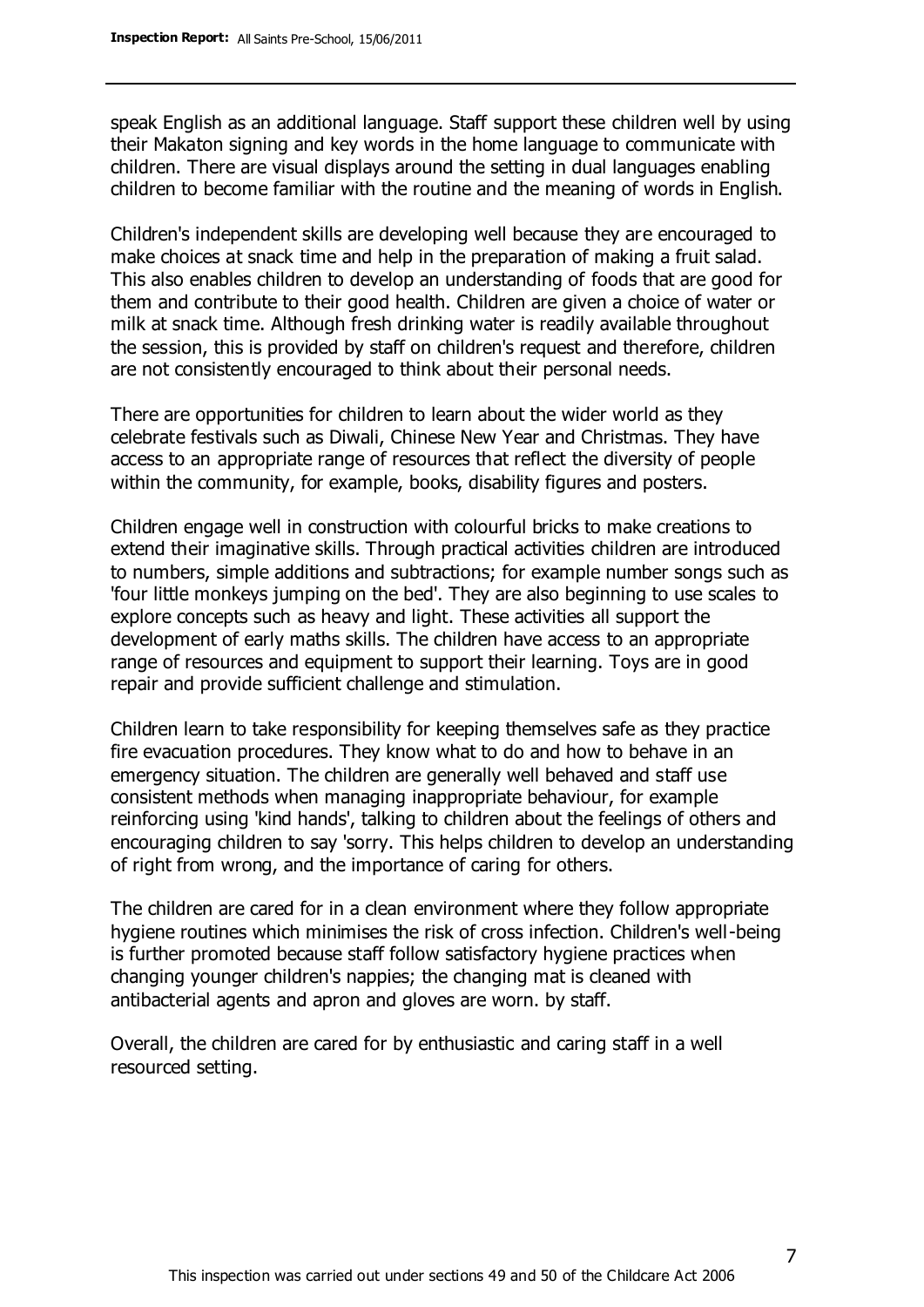# **Annex A: record of inspection judgements**

#### **The key inspection judgements and what they mean**

Grade 1 is Outstanding: this aspect of the provision is of exceptionally high quality Grade 2 is Good: this aspect of the provision is strong Grade 3 is Satisfactory: this aspect of the provision is sound Grade 4 is Inadequate: this aspect of the provision is not good enough

#### **The overall effectiveness of the early years provision**

| How well does the setting meet the needs of the<br>children in the Early Years Foundation Stage? |  |
|--------------------------------------------------------------------------------------------------|--|
| The capacity of the provision to maintain continuous                                             |  |
| improvement                                                                                      |  |

#### **The effectiveness of leadership and management of the early years provision**

| The effectiveness of leadership and management of the             |   |
|-------------------------------------------------------------------|---|
| <b>Early Years Foundation Stage</b>                               |   |
| The effectiveness of leadership and management in embedding       |   |
| ambition and driving improvement                                  |   |
| The effectiveness with which the setting deploys resources        |   |
| The effectiveness with which the setting promotes equality and    |   |
| diversity                                                         |   |
| The effectiveness of safeguarding                                 |   |
| The effectiveness of the setting's self-evaluation, including the | 3 |
| steps taken to promote improvement                                |   |
| The effectiveness of partnerships                                 |   |
| The effectiveness of the setting's engagement with parents and    |   |
| carers                                                            |   |

### **The quality of the provision in the Early Years Foundation Stage**

The quality of the provision in the Early Years Foundation Stage  $\vert$  3

## **Outcomes for children in the Early Years Foundation Stage**

| <b>Outcomes for children in the Early Years Foundation</b>    |  |
|---------------------------------------------------------------|--|
| <b>Stage</b>                                                  |  |
| The extent to which children achieve and enjoy their learning |  |
| The extent to which children feel safe                        |  |
| The extent to which children adopt healthy lifestyles         |  |
| The extent to which children make a positive contribution     |  |
| The extent to which children develop skills for the future    |  |

Any complaints about the inspection or report should be made following the procedures set out in the guidance available from Ofsted's website: www.ofsted.gov.uk